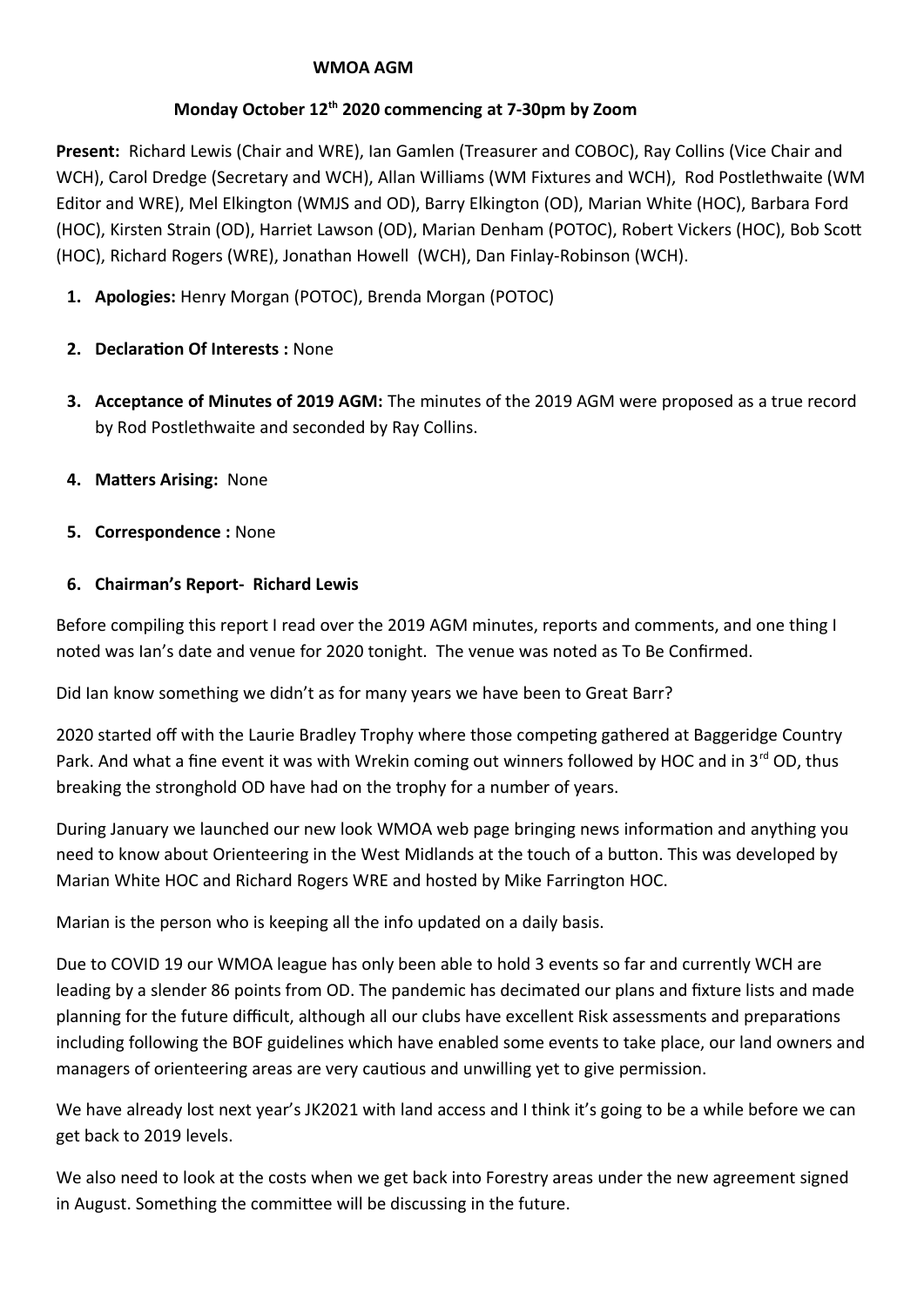However lets conclude on a positive note with Orienteers being Orienteers we have found alternative routes to get our fix and enjoy our sport, with most clubs in our region and beyond becoming successful in developing Map-run courses, and whilst these are not the same competitively or socially it is a way to keep our hand in, but not the same as discussing routes in car parks after the event.

Map-run may be a way forward in providing individual and club competition within the WMOA and further afield, it is something we will discuss at our next committee meeting, and if you have anything you would like to add please let your club rep know or email me.

Finally on a personally note I would like to thank our committee for the support, help and understanding they have given me over the last 12 months

This next year will be my final year, if elected, so maybe now is the time to start to think would you like the role?

# **7. Treasurer's Report- Ian Gamlen**

### **Treasurers Report for 2019-2020**

It has been an unusual year financially for the WMOA due to COVID 19 which has meant that from March 2020 until now very few orienteering events have taken place that have exceeded 40 adult participants, resulting in very little income for the WMOA from March 2020.

In terms of income the WMOA collected £1278.50 from WM event levies, less than the £2500 budgeted for due to events being cancelled from 16/3/2020.

In terms of expenditure this has generally been lower than anticipated due to the following:

1. Lower than anticipated committee expenses £447.20 rather than £600 budgeted for

2. No English Orienteering Council fees - £500 budgeted for

However, there was unexpected expenditure of £300 due to the cancellation of the 1st round of the Compass Sport Cup/Trophy in March 2020.

Overall the WMOA Treasurer Account had a deficit of £890.80, the WMJS had a surplus of £494.43.

Going forward as of 1/9/2020

WMOA Treasurer Account £8727.86

WMJS £3402.27

The accounts have been inspected by Brian Laycock of 8 Pear Tree Close Malvern WR14 4AW and he confirms that they are an accurate and true record.

Questions about accounts-

Richard Lewis asked whether the English Orienteering Council fee would have to be paid at some point. Barry Elkington stated that there would be no charge this year but normal charge for 20220/21.

#### **Budget for 2020/21**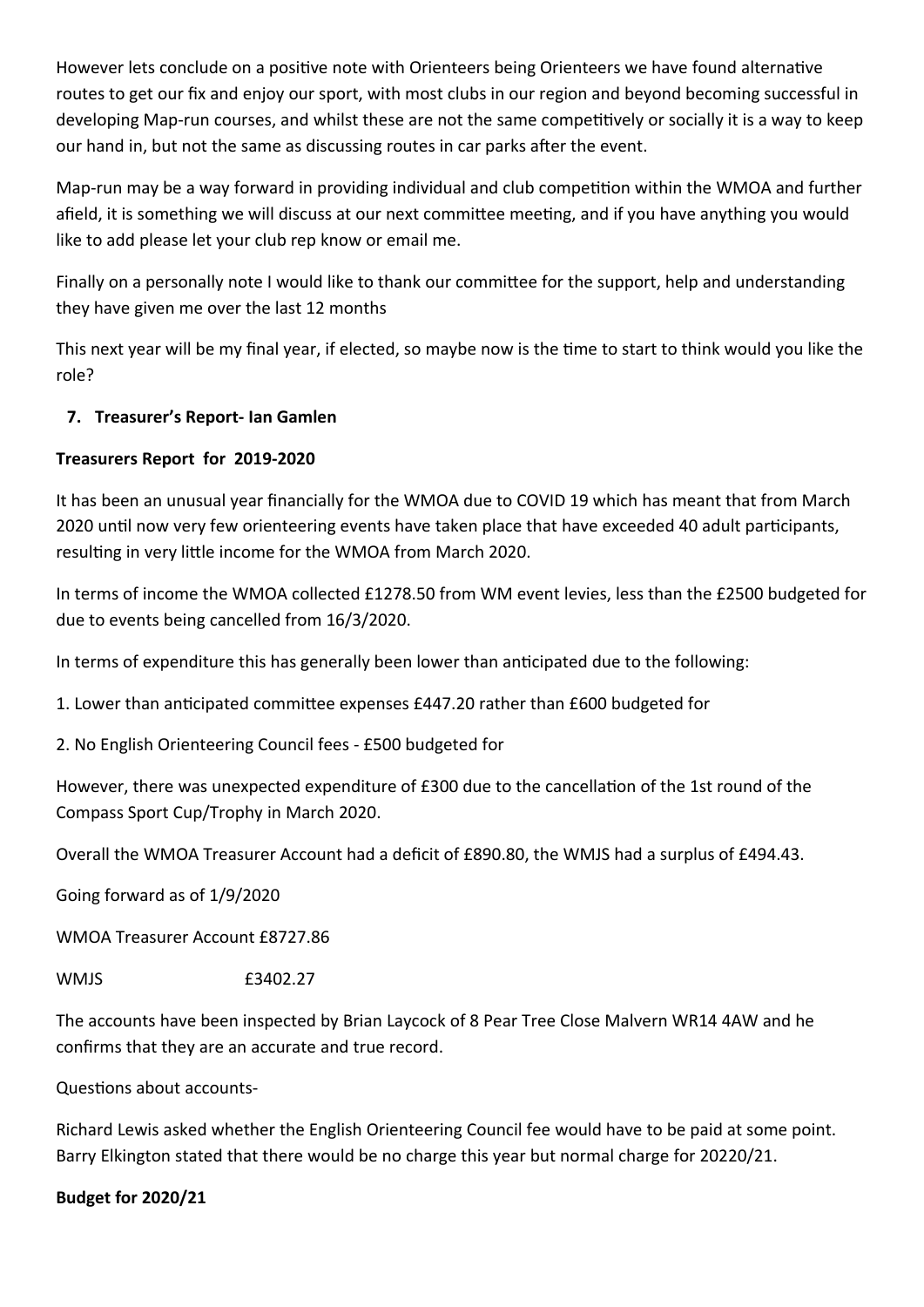Normally I would propose a budget for 2020-21 however as both income and expenditure is totally unpredictable I suggest that in terms of income we continue to charge a WM event levy as follows:

Juniors and up to 40 adults - no fee

£1 for the 41st adult and £1 each adult thereafter

In terms of expenditure this will be paid by the Treasurer as and when necessary. For amounts less than £100 this can be authorised by the agreement of both the Treasurer and Chairman. For amounts greater than £100 this will be agreed by the WMOA Committee as a whole.

I have highlighted to the WMOA Committee that one of the disadvantages of the WMOA relying on an event levy is that it does make us financially less secure at exceptional times, when events do not take place as anticipated. A more financially secure source of income would be to charge a West Midlands membership fee which can be collected on our behalf by British Orienteering as part of the British Orienteering membership fee. Alternatively a combination of the 2 income sources could be considered. I suggest that the new WMOA Committee put this issue on the agenda for the next WMOA committee meeting so that this can be openly discussed and some options can be brought forward at the next AGM.

Richard Lewis proposed the accounts were accepted and Allan Williams seconded.

### **8. Fixture's Report – Allan Williams**

2020 got off to a normal start with the traditional New Year's Day score event at Baggeridge. By the start of February 3 league events were complete and Chasers were in the lead. Then things started to take a turn for the worst, there were dark clouds on the horizon. Storm Dennis caused the cancellation of our Compass Sport Cup qualifier and for a time it looked like we were all going to be washed away. That turned out to be the least of our worries.

On March 14<sup>th</sup> I attended the Event Scheduling meeting in an unusually quiet Birmingham, there were no visiting football fans in town that day, professional sport was already being cancelled. BOF were on the verge of calling off the JK but the following weekend's British Champs still looked on. Most Compass Sport cup rounds took place the next day.

 On the following Thursday HOC's Night Street League in Worcester became the first of a long list of events to be cancelled. Our normal year of orienteering had come to an end.

 For several weeks as lockdown progressed all was quiet but then in May Orienteering showed its resilience and ability to adapt, just as it had done when Foot and Mouth struck. From May the new craze was Maprun.

 Since August it has been good to see clubs start to hold conventional events, doing what they can within the restrictions. Even though these events are being conducted under very complex regulations, if ever there was a group of people who are happy to read, digest and act on pages of complex instructions it's us. It's clear that in 2020 we will have a truncated league and sadly there won't be a WMOA Champs.

 On Saturday I will be attending the ESG meeting by Zoom and I am holding another virtual meeting for the WMOA fixtures secretaries on the 27th. We usually use that meeting to map out the coming year, but I think we will find that difficult. It seems that clubs should just do what they can until we find we can begin to operate a bit more normally.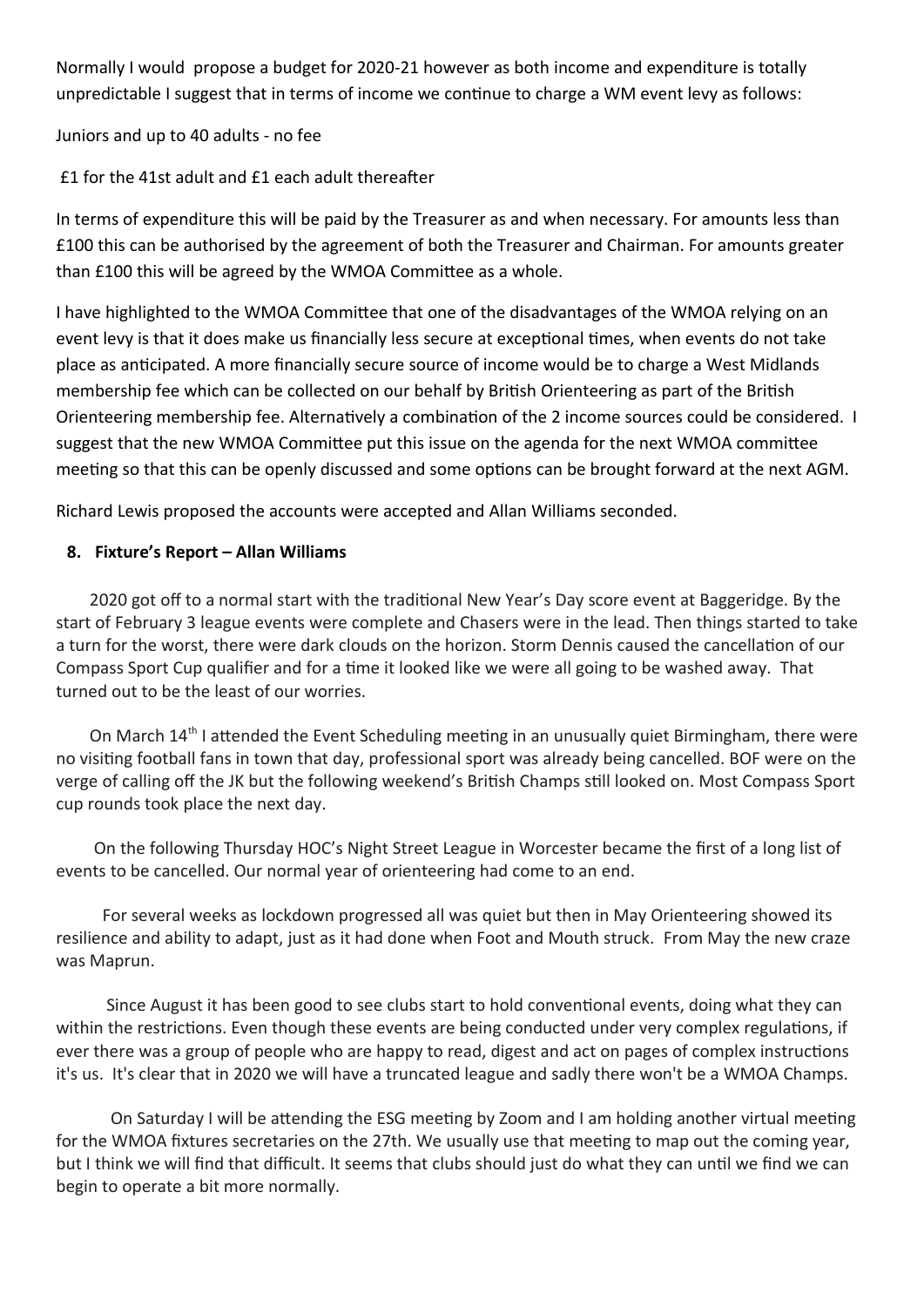A discussion followed the report about the possibility of holding the WM Champs at another event. It was agreed that the Champs should be held at the first WM event that was able to have a suitable number of competitors provided this was agreed by the organising club. Potentially this could be OD's event at Brandon Woods with WCH's event at Shoal Hill in reserve.

### **9. Other Reports:**

### **West Midlands Junior Squad- Mel Elkington**

 We started on 22nd September 2019 after the West Midlands Relays at Whitfield Valley with a post event training session. Then on the weekend of the 28<sup>th</sup> /29<sup>th</sup> September 2019 the Junior Inter Regional Championships took place at Cowms Rocks with the relays being held on Tankersley on the Sunday.

The team was: -

- M18 (Brown) Ollie Lunn, Felix Lunn, Oliver Flippance, Henry Webb
- M16 (Blue) Nathan Chapple, Matt Bambrook, David Knott, Jacob Oxtoby
- M14 (Light Green) Lewis Oxtoby , Oscar Barnby
- W18 (Blue) Holly Craig
- W16 (Green) Pippa Smart, Holly Stodgell, Florence & Tabitha Lunn
- W14 (Light Green) Josie Smart

Kirsten Strain, Harriet Lawson, Rob Smart & Mike Barnby accompanied the team. The boys were 11<sup>th</sup> in the Individual & 8<sup>th</sup> in the Relay so 9<sup>th</sup> overall boys' team. The girls were 7<sup>th</sup> in the individual & 6<sup>th</sup> in the relays and so were the  $6<sup>th</sup>$  girls team, putting the whole squad into  $7<sup>th</sup>$  position.

On 19th October 2019, the squad trained on Burton Dassett. Then on the 2<sup>nd</sup> November 2019 a training session was held on Shoal Hill. Late November saw some of our M/W 16's heading up to Hawskhead to take part in a weekend of training with all the other Regional squads.

To finish 2019, on the 15<sup>th</sup> December 2019 the squad enjoyed a festive themed training session on Hartshill. Then in early January a couple of the squad attended a training session on Big Moor run by the YHOA squad. On the 29<sup>th</sup> February 2020 there was a session held on the Wrekin concentrating on contours.

Several successful cake stalls were held. There were regular emails to squad members throughout April/May/June.

Kirsten ran a West Midland Junior Squad Lockdown Challenge throughout Lockdown, which some of the squad participated in. Weekly Zoom training sessions were held in July both technical and physical ones.

Sadly, we had no one to put forward for Lagganlia this year. However, Florence Lunn was successfully put forward for the Deeside tour, which was run virtually.

The squad intended to go to Sweden this year with the East Midland squad however that was cancelled. Flights had been booked and paid for.

Richard Lewis thanked Mel, Kirsten and Harriet for all their work with the Squad.

# **West Midlander – Rod Postlethwaite**

An issue of the West Midlander would hopefully be out within the next few weeks. There is a shortage of articles and no fixtures or leagues to put in.

#### **10. Election of Officers**